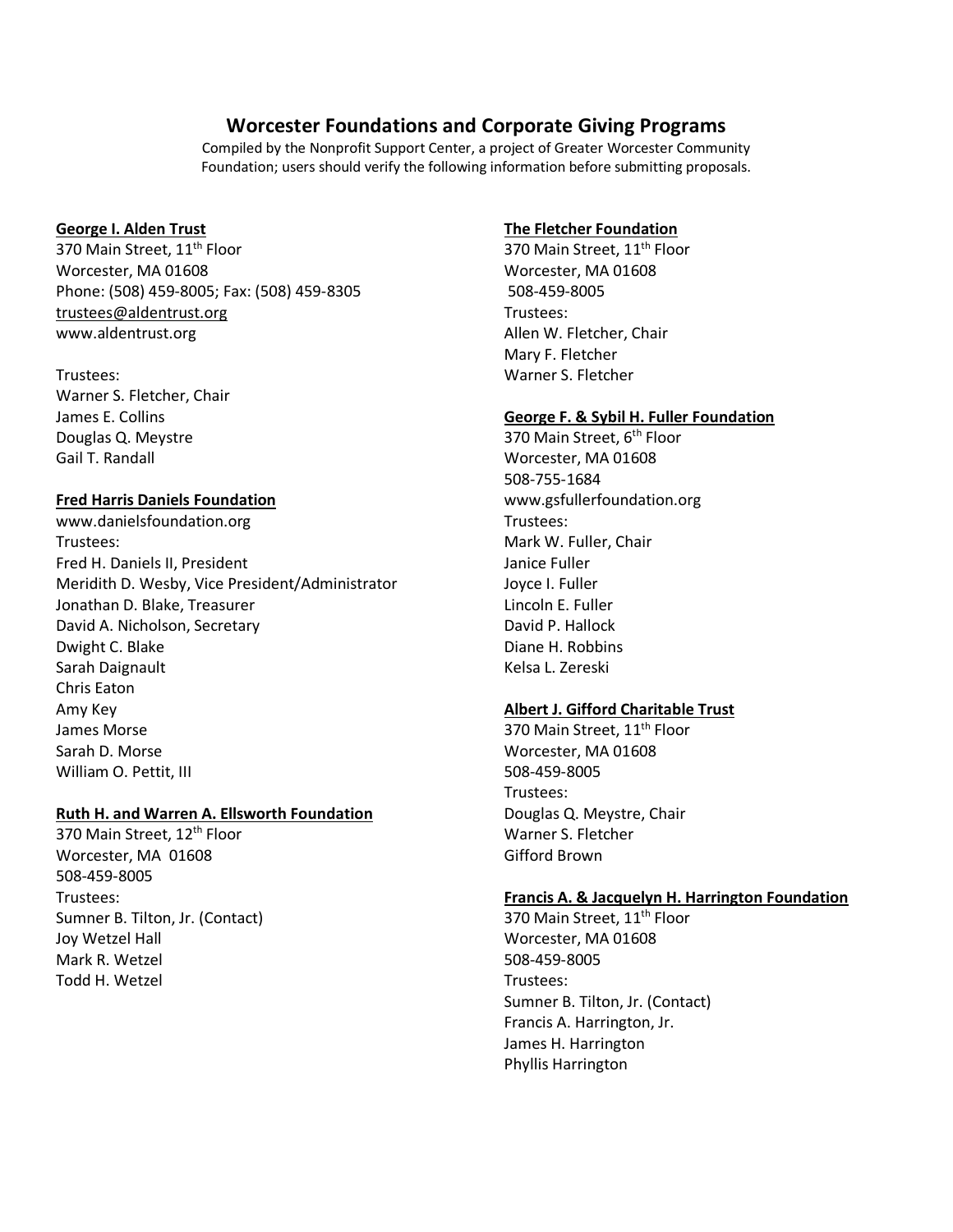#### **Hoche-Scofield Foundation**

Bank of America 225 Franklin Street MA1-225-04-02 Boston, MA 02110 617-434-0329 Trustees: Bank of America/Emma M. Greene Henry B. Dewey Warner S. Fletcher Sumner B. Tilton, Jr.

### **Mildred H. McEvoy Foundation**

370 Main Street, 11<sup>th</sup> Floor Worcester, MA 01608 **508-459-8005**  Trustees: Sumner B. Tilton, Jr. (Contact) GEORGE McEvoy Paul R. Rossley

#### **Albert W. Rice Charitable Foundation**

Melanie Khoury (Contact) Bank of America Merrill Lynch Philanthropic Management 225 Franklin Street MA1-225-04-02 Boston, MA 02110 617-434-4898 Melanie.khoury@baml.com https://www.bankofamerica.com/philanthropic/founda tion.action?fnld=17

#### **H. Arthur Smith Charitable Foundation**

Matthew F. Erskine (Contact) Erskine & Erskine 30 Highland Street Worcester, MA 01609-2704 508-753-7100

### **The Stoddard Charitable Trust**

370 Main Street, 11<sup>th</sup> Floor Worcester, MA 01608 508-459-8005 Trustees: Warner S. Fletcher, Chair Allen W. Fletcher Justin L. Fletcher Megan Fletcher Judith S. King Valerie S. Loring Robert S. Loring Jennifer Paradee

### **Nathaniel Wheeler Trust**

Susana Forster-Castillo (Contact) Bank of America/The Private Bank MA 5-10020-06 100 Federal Street Boston, MA 02110 617-434-4645

### **Wyman-Gordon Foundation**

370 Main Street, 11<sup>th</sup> Floor Worcester, MA 01608 508-459-8005 Trustees: Warner S. Fletcher (Contact) Sanjay Shah Wallace F. Whitney, Jr.

### **Bank of America Foundation**

http://about.bankofamerica.com/en-us/globalimpact/charitable-foundationfunding.html#fbid=LICO5yrz5aM

### **Bank of America Merrill Lynch Philanthropic Management –Charitable Funds**  www.bankofamerica.com/grantmaking

#### **Bay State Savings Charitable Foundation**

28 Franklin Street Worcester, MA 01608 508-890-9011 www.baystatesavings.com/community.asp

#### **Fallon Health**

10 Chestnut Street Worcester, MA 01608 Cheryl Schmaltz 508-368-9834 cheryl.schmaltz@fchp.org

**Fidelity Foundation** www.fidelityfoundation.org

### **The Hanover Insurance Group Foundation**

Kim Salmon, Assistant Vice President Community Relations Hanover Insurance Group Foundation 440 Lincoln Street, N100 Worcester, MA 01653 508-855-2608